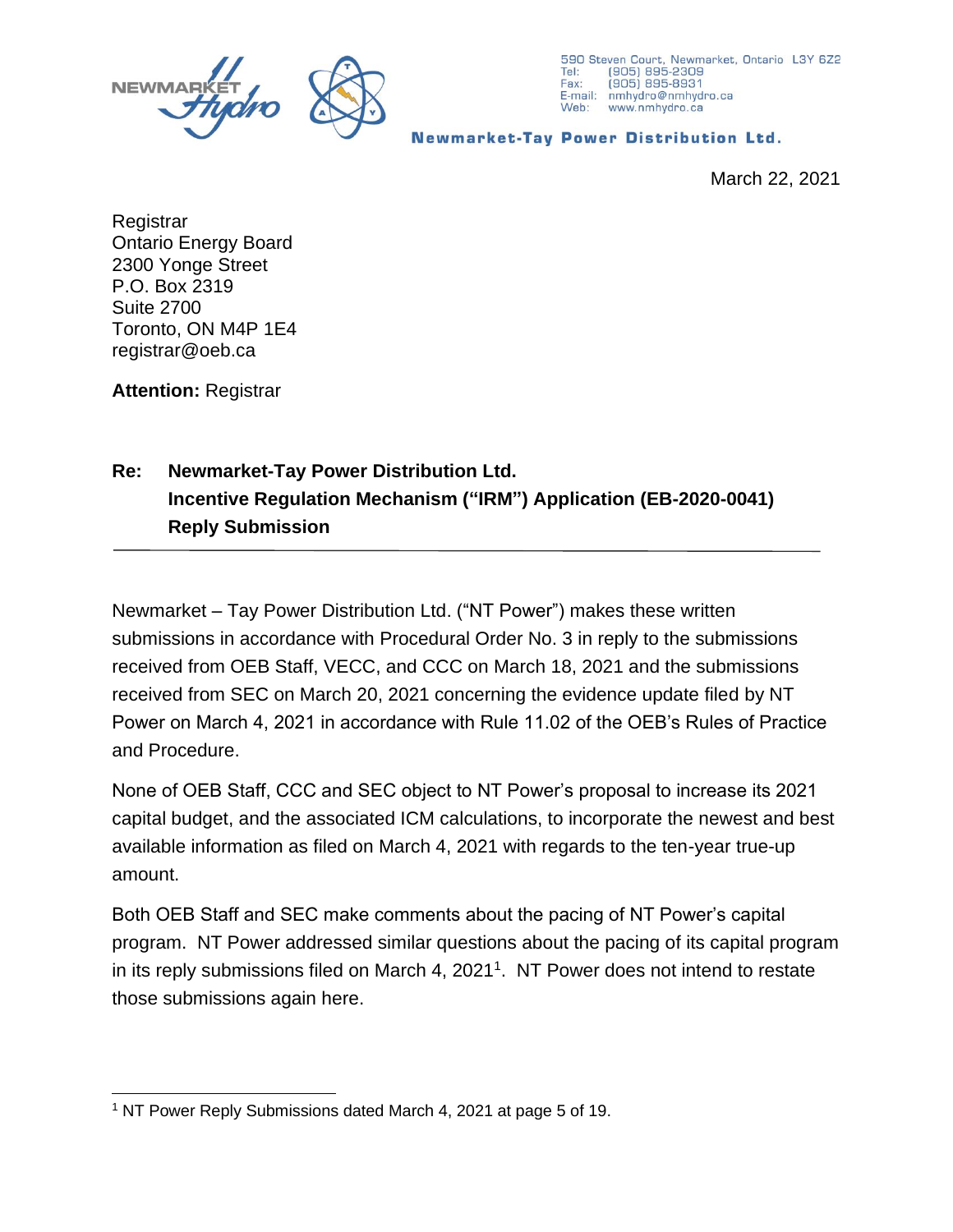In this context, VECC alone argues that:

*"Given the OEB does not wish to delay the implementation of Newmarket-Tay Power's 2021 distribution rates and charges, VECC submits the OEB should set May 1, 2021 rates based on the evidence in the proceeding prior to March 4, 2021. This would allow NT Power the time it needs to verify the accuracy of Hydro One's draft calculations and make use of the ICM variance accounts to track any differences between the actual ICM amount and the actual payment to Hydro One, if the 2nd True-Up is approved by the OEB. Any difference would then be trued-up at NT Power's next rebasing application in accordance with the OEB's ICM policy."*

NT Power does not agree.

Contrary to the submissions of VECC, there will be no further delay should the OEB use the best and most accurate information currently available about the quantum of the ten-year true-up as filed on March 4, 2021.

As noted by the OEB in Procedural Order No. *3 "If the ICM funding is approved, Newmarket-Tay Power could use the associated ICM variance accounts to track any differences between the actual ICM amount and the actual payment to Hydro One, and true-up any difference at its next rebasing application in accordance with the OEB's ICM policy."* NT Power agrees this is the appropriate mechanism to address any changes that may occur **after March 4, 2021**.

However, it is not an appropriate mechanism to address a known and real shortfall of \$54,349 in annual incremental revenue should the original ten-year true-up estimate be used. This would have the effect of "kicking the problem down the road" – causing future ratepayers to pick up the tab for an incremental cost that is known today.

In addition, subsequent to the submission of the evidence update on March 4, 2021 NT Power worked closely with Hydro One on an expedited basis to complete the reviews and quality checks originally noted in NT Power's March 4, 2021 letter, specifically:

(a) The completion of quality checks by Hydro One; and

(b) Consultation by Hydro One with NT Power to determine whether the analysis of the underlying data is correct.